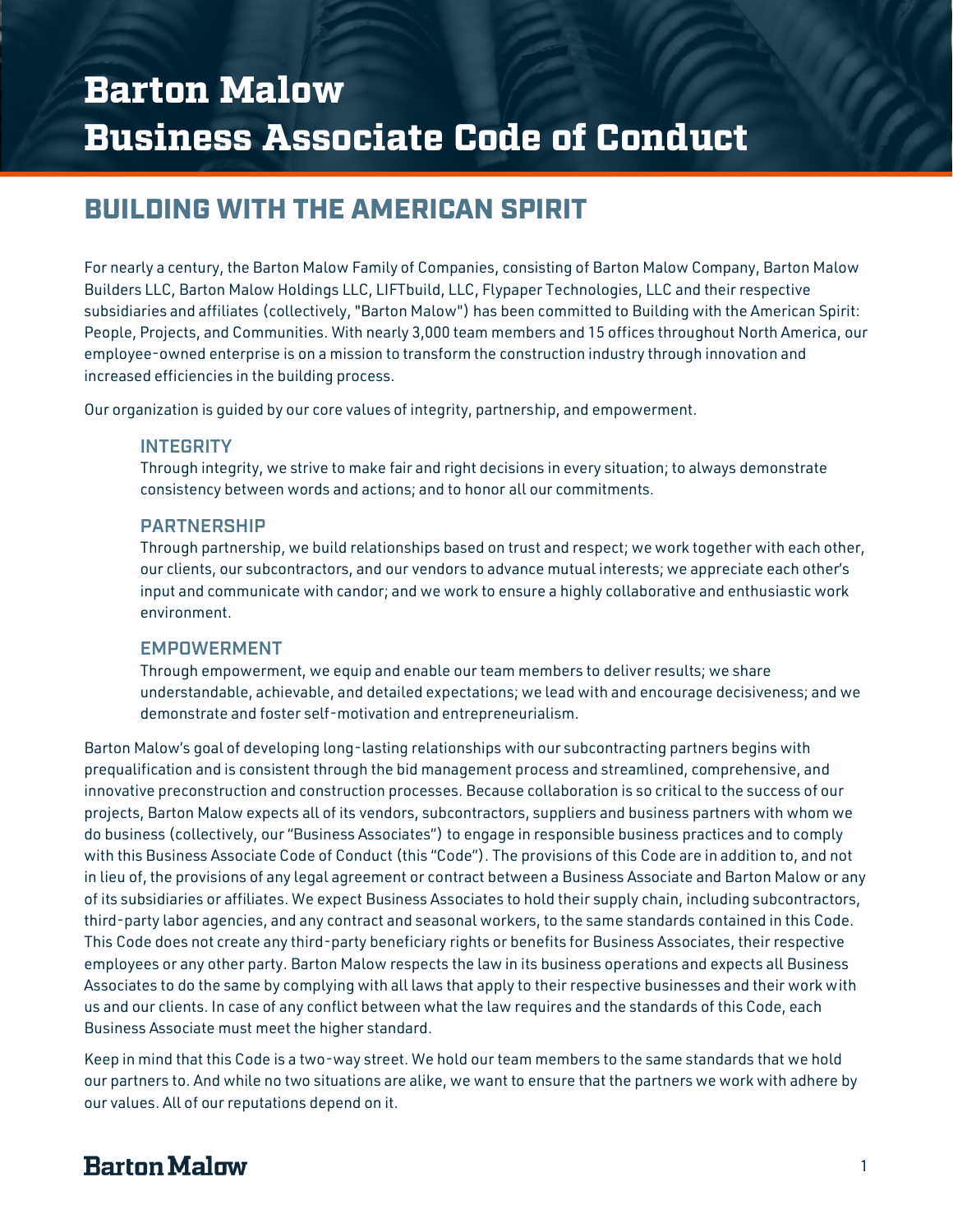When working with Barton Malow, remember Ben Maibach III's often repeated words, "It's not what you do, it's how you do it."

## INTEGRITY

Everyone who works for and does business with Barton Malow is expected to act with integrity, make the right decisions, and take the right actions in compliance with applicable laws and regulations in the countries and jurisdictions in which they operate. Each Business Associate must be able to demonstrate compliance with this Code upon Barton Malow's, or its applicable client's, request and take action to correct any noncompliance. Barton Malow reserves the right to audit any Supplier's compliance with this Code and to terminate any agreement or arrangement with any Business Associate who cannot or will not demonstrate compliance with this Code.

#### ANTI-CORRUPTION AND ANTI-BRIBERY

Business Associates shall comply with all anti-corruption and anti-bribery laws, including the U.S. Foreign Corrupt Practices Act, as well as all local anti-corruption laws prohibiting commercial and governmental bribery. Specifically, no Business Associate can offer or accept any bribe, kickback, favor, or anything of value; engage in any extortion or embezzlement; or use any improper influence when dealing with government officials or in any business arrangements in order to obtain an improper advantage. In addition, Business Associates are prohibited from providing or offering gifts to Barton Malow team members that could inappropriately influence Barton Malow's business decisions or gain an unfair advantage.

#### FAIR COMPETITION AND ANTI-TRUST

Business Associates will operate honestly and ethically throughout the supply chain and in accordance with applicable law, including those laws pertaining to anti-competitive business practices.

#### BOOKS AND RECORDS

Business Associates shall maintain accurate and transparent financial books, business records and accounts. Business Associates must keep an accounting of all payments (including any gifts, meals, entertainment or anything else of value) made on behalf of Barton Malow or out of funds provided by Barton Malow. Business Associates must furnish a copy of this accounting to Barton Malow upon request.

#### CONFLICTS OF INTEREST

Barton Malow team members should not have any financial interest or employment arrangement with a Business Associate that might conflict, or appear to conflict, with the team member's obligation to act in the best interests of Barton Malow. If a Business Associate has an employee with a family relationship (for example, spouse, child, parent, sibling, grandparent, mother- or father-in-law, sister- or brother-in-law, grandchild, domestic partner, etc.) to a Barton Malow team member, or if the Business Associate has any other relationship with a Barton Malow team member that might represent a conflict of interest, the Business Associate should disclose this to Barton Malow.

#### NON-RETALIATION

Business Associates shall prohibit retaliation against their employees who report a compliance or ethical issue learned during the course of work performed for Barton Malow or who cooperate in good faith with the investigation of a complaint.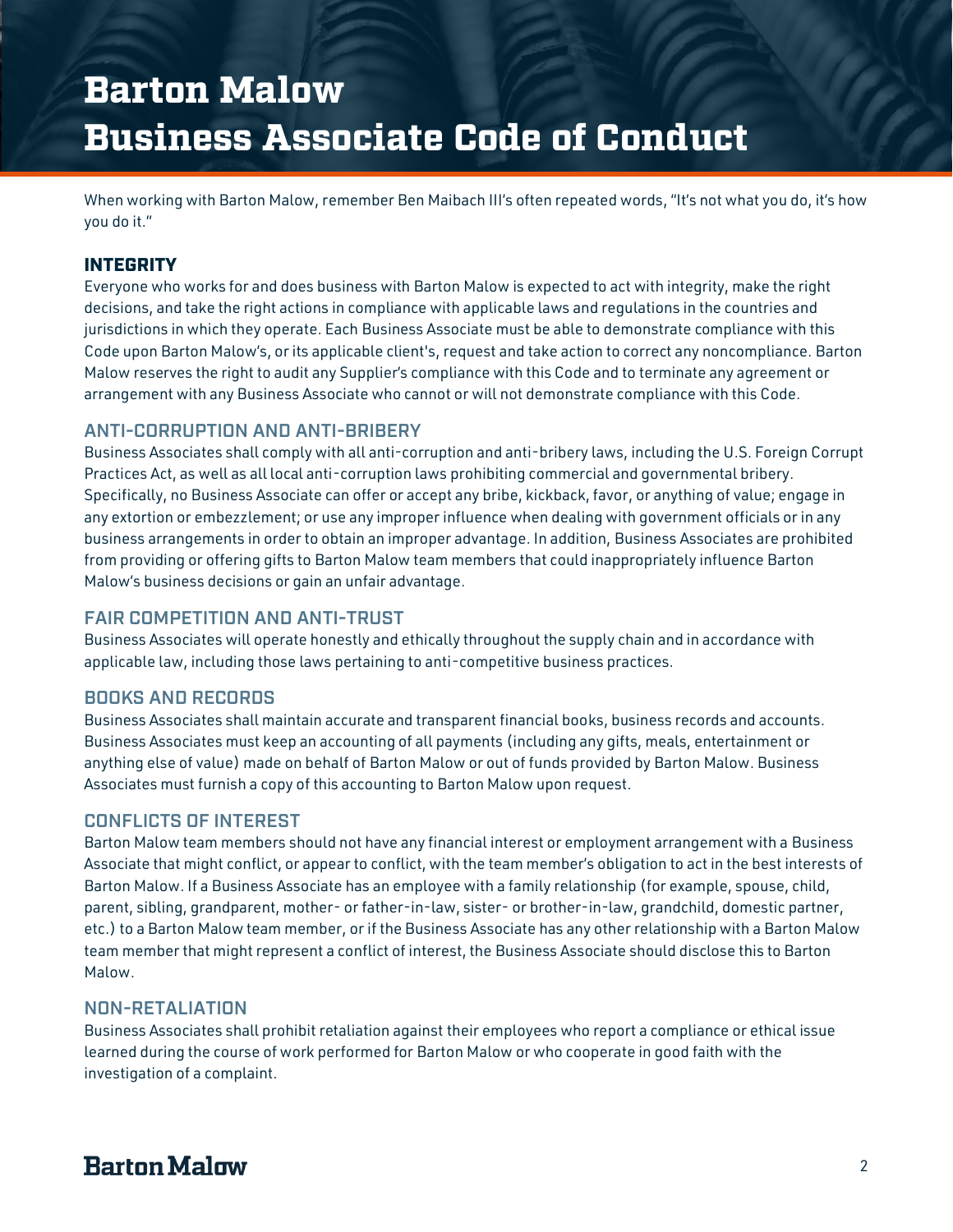### CONFLICT MINERALS

To facilitate an assessment of upstream supply chain compliance, Business Associates must be able to disclose supply chain mapping back to the primary origin associated with the products or services provided to Barton Malow or its clients for products which contain tin, tungsten, tantalum, gold, or any other material or derivative designated by the U.S. State Department as a "conflict mineral." More specifically, Business Associates are required to undertake reasonable due diligence with their supply chains to assure that conflict minerals are being sourced from mines and smelters outside The Democratic Republic of the Congo ("DRC") or an adjoining country (collectively, the "Conflict Region") or, if sourced within the Conflict Region, then from mines and smelters that have been certified by an independent third party as DRC conflict free. To the extent any Business Associate does not currently have this capability, such a Business Associate is required to disclose its future plans to do so. Business Associates shall make all disclosures to Barton Malow or its clients upon request within a timely manner.

## CONFIDENTIALITY AND DATA SECURITY

Business Associates should protect our confidential information by keeping it secure, whether in paper, electronic, or other media. Business Associates who have been given access to confidential information as part of the business relationship should not share this information with anyone unless authorized to do so by Barton Malow, even after our business relationship ends. Business Associates should not trade in securities, or encourage others to do so, based on confidential information received in the course of providing services to or acting on behalf of Barton Malow or any of its clients. If a Business Associate believes it has been given access to Barton Malow's or any other third party's confidential information in error, the Business Associate should immediately notify its contact at Barton Malow and refrain from further distribution of the information. Similarly, a Business Associate should not share with anyone at Barton Malow information related to any other company if the Business Associate is under a contractual or legal obligation not to share the information.

#### REPORTING

Barton Malow encourages all Business Associates to create their own internal programs, processes, and procedures for handling reports of workplace grievances, including anonymous reports. Business Associates shall promptly report actual or suspected violations of law or this Code to Barton Malow. This includes actual or suspected violations by any employee or agent acting on behalf of either the Business Associate or Barton Malow. A Business Associate's relationship with Barton Malow will not be affected by an honest report of potential misconduct. To report a concern anonymously, contact Barton Malow a[t www.bartonmalow.ethicspoint.com.](http://www.bartonmalow.ethicspoint.com/)

#### HUMAN RIGHTS

Barton Malow requires each of its Business Associates to conduct its activities in accordance with the International Labour Organization's 1998 Declaration on Fundamental Principles and Rights at Work and the United Nations Universal Declaration of Human Rights.

#### FORCED LABOR

Business Associates will not use any form of slave, forced, bonded, indentured, or involuntary labor. Business Associates will not engage in human trafficking or exploitation or import goods tainted by slavery or human trafficking. Business Associates will not require payment of fees or the surrendering of government-issued identification, passports, or work permits as conditions of employment.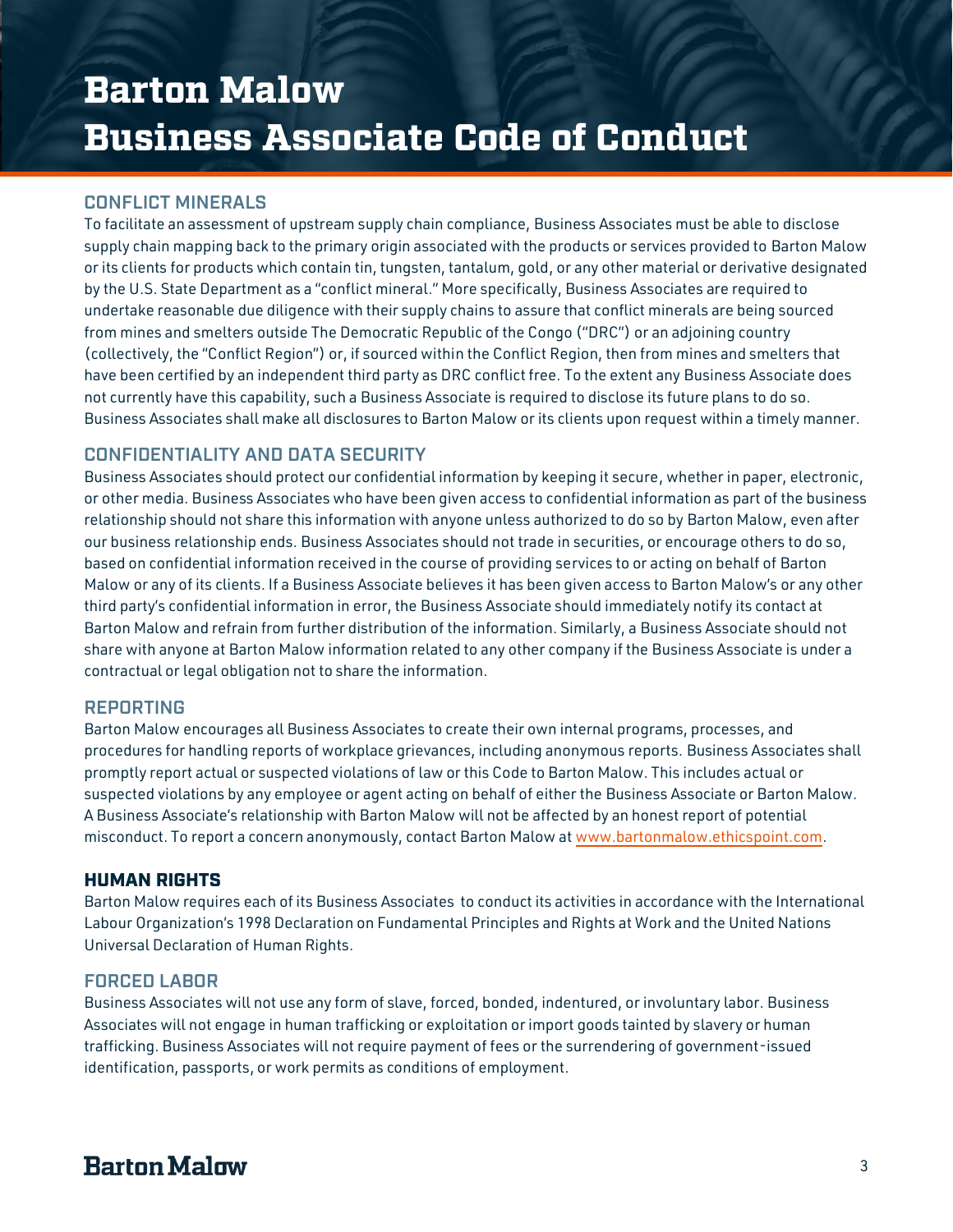### CHILD LABOR

Business Associates shall ensure that no underage labor has been used in the procurement, production, or distribution of their goods or services. Business Associates will not employ children less than 15 years of age or 14 years of age where local law allows. Business Associates shall ensure that legally young workers, under 18 years of age, are not permitted to perform hazardous work, overtime, or night shift work.

## FREEDOM OF ASSOCIATION AND COLLECTIVE BARGAINING

Business Associates shall recognize and respect the right to collective bargaining and the rights of employees to associate or not to associate with any group, as permitted by law and in accordance with all applicable laws and regulations.

### EMPLOYMENT STATUS

Business Associates shall employ only workers who are legally authorized to work in their location and facility and are responsible for validating employees' eligibility to work through appropriate documentation.

## ANTI-DISCRIMINATION AND FAIR TREATMENT

Business Associates shall encourage a diverse workforce and treat employees with fairness, dignity, and respect. There will be no unlawful discrimination, harassment, or abuse of any kind.

#### WAGES AND BENEFITS

Business Associates shall provide employees with compensation that includes wages, overtime pay, premium pay, and benefits that meet or exceed the legal minimum standards. Business Associates shall pay employees equal pay for equal work without discrimination. Business Associates shall pay employees in a timely fashion and make no deductions from pay for disciplinary reasons.

#### WORKING HOURS

Business Associates shall comply with all applicable laws regulating hours of work, including the maximum number of working hours and overtime. Business Associates shall ensure workers have the holidays and rest hours required by local law.

#### TOTAL SAFETY CULTURE AND CORPORATE RESPONSIBILITY

At Barton Malow, we do not tolerate acts or threats of violence, internally or externally. We expect all Business Associates to be observant of their surroundings, practice good security measures, and speak up about any threats of potential violence. We do not allow weapons on our or our clients' properties for which we are responsible. We also promote a workplace free of bullying and abusive conduct, whether physical, verbal, visual, or emotional.

#### HEALTH AND SAFETY

Business Associates shall provide employees with a safe, respectful, clean, and healthy work environment. Each Business Associate is responsible for integrating comprehensive health and safety management practices and jobspecific risk assessment, risk management, and safety training into its business. Business Associates shall give their employees the right to refuse unsafe work and report unsafe or unhealthy working conditions. Each Business Associate will meet or exceed applicable laws and industry standards in this area. Business Associates will maintain a program to achieve continuous improvement in workplace safety. Business Associates will provide only products and services that are safe and in compliance with all applicable local and national laws.